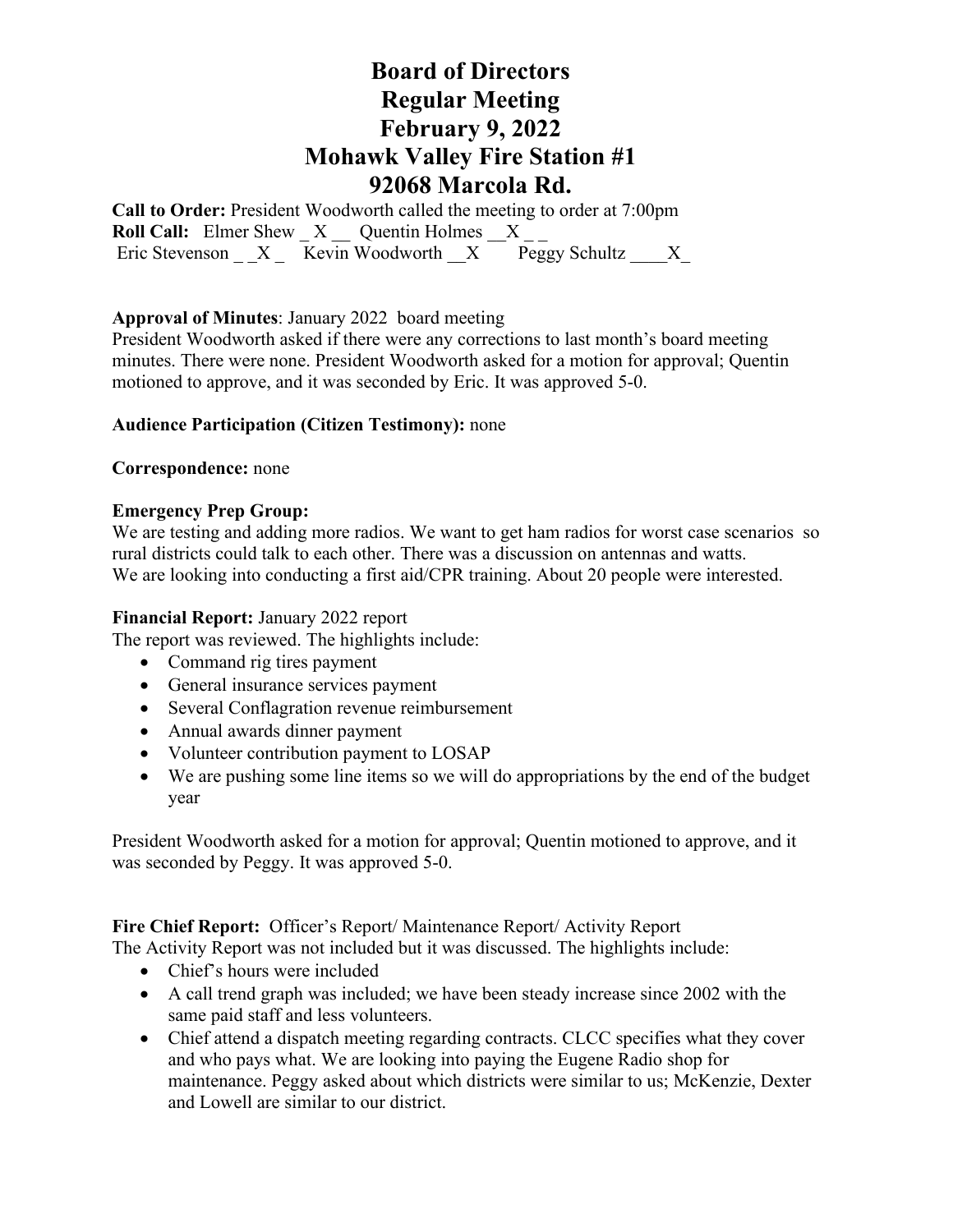# **Board of Directors Regular Meeting February 9, 2022 Mohawk Valley Fire Station #1 92068 Marcola Rd.**

## **Maintenance Report**

The Maintenance Report discussion included:

- Discovering a leak in Bay 5, temporary fix until the seismic grant is in place
- Annual service to extraction tools
- Work on door locks to prevent water damage

## **Old Business**:

1. Grants

We need to build the portal base for the WOU grant. That grant is almost closed. We submitted the AFG for staffing. It would be 24/7 coverage for 3 years with three additional people. This is helpful due to less volunteers. Many new volunteers do not make it through academy. Kevin asked about the length of the academy. We have transitioned it to 4 weekends and online work.

2. COVID 19 Update

We have had several COVID related calls. The cases are down for the county and state. The mask mandate may be gone by March 31.

3. Project Updates

We were going to refurbish the brush rig but found some problems with it so it is now out of services. We are looking at estimates to refurbish it so we can get 5-10 more years out of it, trade it in to limit our fleet or do a lease purchase. We are in more need of multiple use engines. We have about 20 days to decide so we can finish the budget and we are waiting on quotes.

## **New Business:**

1. Seismic Work

The Ausland group will work on designs and come look at the station again. They are hoping to start in May. Quentin asked about that 30 day wait period; we didn't have to worry about it.

2. Reader Board

Elmer asked for an update on this topic. We no longer share this board with the school board and it was very expensive to buy or to also refurbish it. Chris will look into this again. Kevin asked about the Department of Forestry to help with the costs and Chief didn't think that would happen.

## 3. Budget Member Appointment

President Woodworth asked for a motion to reappoint Jeff Lytle to the budget committee; Quentin motioned to approve, and it was seconded by Eric. It was approved 5-0.

4. Resolution 2022-01 Salaries